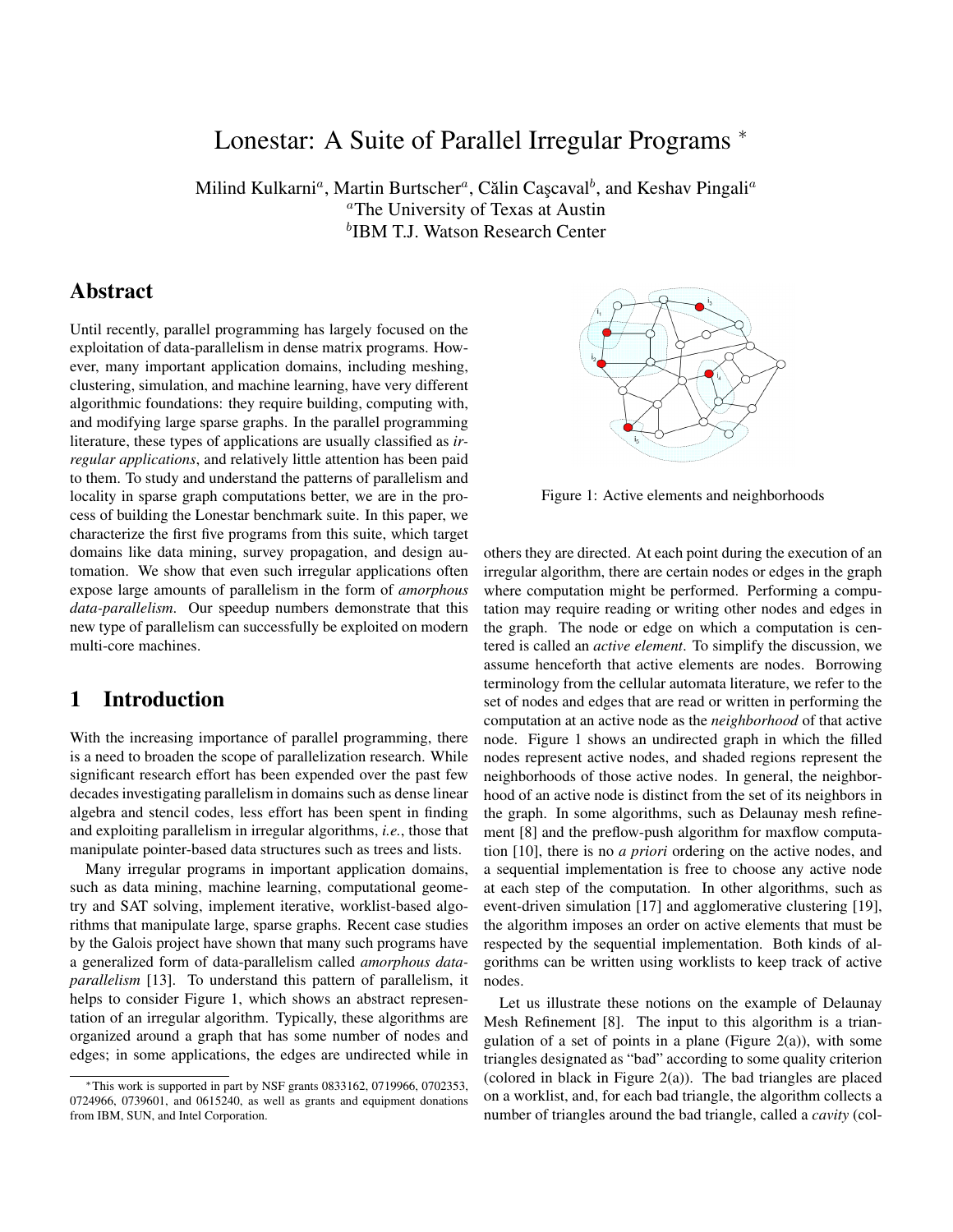

Figure 2: Delaunay Mesh Refinement

ored in grey in Figure 2(a)), removes the cavity from the graph, and retriangulates the region (colored in grey in Figure 2(b)). If the retriangulation creates new bad triangles, these are placed on the worklist and processed in turn. To relate this algorithm to Figure 1, we note that the mesh is usually represented by a graph in which nodes represent triangles and edges represent triangle adjacencies. At any stage in the computation, the active nodes are the nodes representing badly shaped triangles and the neighborhoods are the cavities of these triangles. In this problem, the active nodes are not ordered.

It should be apparent that this algorithm can be parallelized by processing bad triangles in parallel as long as their cavities do not overlap. In general, the parallelism in an algorithm with amorphous data-parallelism is exploited by processing multiple elements from the worklist concurrently. Because the dependences between elements on the worklist are very complex (*e.g.*, whether or not two cavities overlap is dependent on the size and shape of the mesh), it appears as though there may be little parallelism in these applications. However, we have found that these applications do, indeed, exhibit significant parallelism [12], which we expand on in Section 4.1.

Kulkarni *et al.* [13] propose set iterators as an abstraction to express the parallelism in amorphous data-parallel programs. Two types of iterators are used, un-ordered iterators that allow loop iterations to be executed in any order (as in Delaunay Mesh Refinement), and ordered iterators that impose a partial order on the loop iterations. These iterators take the form of foreach statements, where additional work can be added to the worklist being iterated over. Delaunay Mesh Refinement can be easily expressed using these constructs, as seen in Figure 3. The execution model is straightforward: an application executes sequentially until encountering a set iterator, at which point multiple threads begin to execute iterations from the worklist in parallel. A runtime system manages the execution of the threads to ensure that sequential semantics are preserved.

Given this execution model, we implemented five amorphous data-parallel algorithms that span data mining, meshing, simulation, and SAT solving in the Lonestar benchmark suite. We characterize these applications with respect to:

• the amount of available parallelism in the algorithm; we use two metrics, the parallelism profile and the parallelism intensity, that provide insight into the dynamic availability of

| 1: Mesh m = $/*$ read input mesh $*/$                                                                                                  |
|----------------------------------------------------------------------------------------------------------------------------------------|
| 2: Worklist wl = new Worklist $(m.getBad())$ ;                                                                                         |
| 3: foreach Triangle t in wl {                                                                                                          |
| $ 4:$ Cavity c = new Cavity (t);                                                                                                       |
| 5: $c.\text{expand}()$ ;<br>6: $c.\text{retriangular}(i)$ ;<br>7: $m.\text{updateMesh}(c)$ ;<br>8: $w1.\text{add}(c.\text{getBad}(i))$ |
|                                                                                                                                        |
|                                                                                                                                        |
| $wl.add(c.getBad())$ ;                                                                                                                 |
|                                                                                                                                        |
|                                                                                                                                        |

Figure 3: Pseudocode for Delaunay Mesh Refinement

parallel work in these algorithms for different inputs;

- parallel execution (scaling) on three hardware platforms, demonstrating that the parallelism can, indeed, be exploited; and
- program characteristics, such as cache behavior, memory accesses, and working set sizes to provide an overview of how the algorithmic implementation maps to architectural features.

This paper makes the following contributions.

- It introduces the Lonestar benchmark suite, whose focus is on pointer-based (irregular) data structures and amorphous data-parallelism. The suite covers important emerging and well-known applications, all of which process large datasets and are long running, making it important to parallelize them.
- It reveals that these algorithms have a lot of parallelism, and that this parallelism grows with the input size.
- It demonstrate that this algorithmic parallelism can, indeed, be exploited in parallelized implementations thereof.
- It presents important workload characteristics of these programs. One key finding is that the transactions can be quite large, making them less suitable for hardware-based approaches.

The C++ and Java source code of the benchmark programs, sample inputs, and some documentation are available on-line at http://iss.ices.utexas.edu/lonestar/.

The rest of this paper is organized as follows. Section 2 explains the key algorithms, the data structures, and the parallelism strategy in each of the five benchmarks. Section 3 presents our evaluation methodology. Section 4 shows the workloads' theoretical and delivered parallelism as well as other characteristics. Section 5 discusses related work and Section 6 summarizes the paper.

## 2 Applications

The following is a detailed description of our benchmarks, their data structures, algorithms and parallel decomposition.

### 2.1 Agglomerative Clustering

This benchmark is an implementation of a well-known datamining algorithm, *Agglomerative Clustering* [19], as used in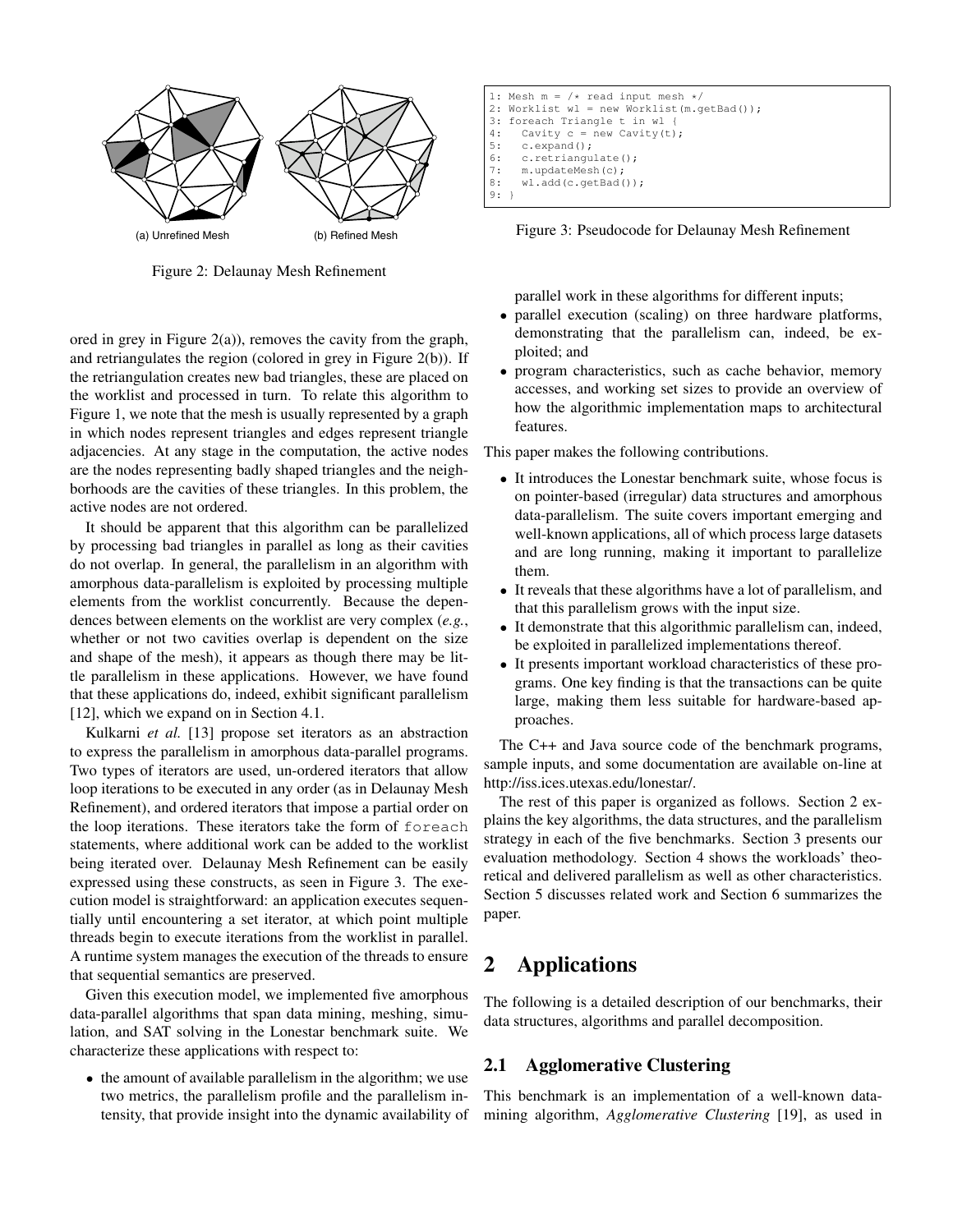

Figure 4: Psuedocode for Agglomerative Clustering



Figure 5: Example of Agglomerative Clustering

the graphics application Lightcuts [21]. The input to the clustering algorithm is (1) a data-set consisting of points in an Ndimensional space and (2) a measure of the similarity between items in the data-set. We refer to this measure of similarity as a *distance metric*; the more dissimilar items are, the farther apart they are according to the distance metric. The output of the algorithm is a binary tree (called a *dendrogram*) representing a hierarchical, pair-wise clustering of the items in the data set. Figure 5(a) shows a data-set containing points in the plane, with a distance metric corresponding to Euclidean distance. The clustering for the data-set is in Figure 5(b), and the resulting dendrogram is in Figure 5(c).

We implement an Agglomerative Clustering algorithm first described by Walter *et al.* [20], which is based on the following observation: if at any time two points agree that they are one another's nearest neighbor, they will be clustered together in the final dendrogram<sup>1</sup>. Pseudocode for the algorithm is in Figure 4. Initially, all data points are placed onto a worklist (line 1). We then build a *kd-tree*, an acceleration structure that allows the quick determination of a point's nearest neighbor (line 2). The algorithm proceeds as follows. For each point  $p$  in the worklist, find its nearest neighbor  $q$  (line 5) and determine if  $q$ 's nearest neighbor is  $p$  (lines 6-8). If so, cluster  $p$  and  $q$  and insert a new point into the worklist representing the cluster (lines 9-13). Otherwise, place  $p$  back onto the worklist (line 15). The algorithm terminates when there is only one point left in the worklist.

There are two key data structures in Agglomerative Clustering:

- Unordered Set: The points left to be clustered can be processed in any order, so the worklist holding those points is represented as an unordered set.
- KD-Tree: The kd-tree represents a hierarchical decomposition of the point space in a manner similar to an octree. It is built prior to performing clustering as a means of accelerating nearest-neighbor queries. Rather than requiring  $O(n)$  time to find a point's nearest neighbor, the kd-tree allows the search to occur in  $O(log n)$  time. It is kept upto-date throughout execution by removing clustered points and adding newly created clusters. The kd-tree interface is essentially that of a set (supporting addition and removal) augmented with a nearest-neighbor method.

**Parallelism** The active nodes in agglomerative clustering are the points to be clustered; they can be processed in any order. Intuitively, two points can be processed simultaneously if their clustering decisions are independent. This means that the following conditions must hold: (i) the formed clusters must involve different points (otherwise, both iterations would attempt to remove the same point from the kd-tree) and (ii) the newly added points must not interfere with the nearest neighbor computations performed by other iterations.

#### 2.2 Barnes-Hut

This benchmark simulates the gravitational forces acting on a galactic cluster using the Barnes-Hut  $n$ -body algorithm [3]. The positions and velocities of the n galaxies are initialized according to the empirical Plummer model. The program calculates the motion of each galaxy through space for a number of time steps.

The Barnes-Hut force-calculation algorithm employs a hierarchical data Structure, called an octree, to approximately compute the force that the  $n$  bodies in the system induce upon each other. With *n* bodies,  $O(n^2)$  interactions need to be considered, *i.e.*, the precise calculation is quadratic in the number of bodies. The Barnes-Hut algorithm hierarchically partitions the volume around the n bodies into successively smaller cells. Each cell forms an internal node of the octree and summarizes information about the bodies it contains, in particular their combined mass and center of gravity. The leaves of the octree are the individual bodies. This hierarchy reduces the time to calculate the force on the *n* bodies to  $O(n \log n)$  because, for cells that are sufficiently far away, it suffices to perform only one force calculation with the cell instead of performing one calculation with every body inside the cell.

Step by step, the algorithm works as follows (pseudocode is in Figure 6). First, the list of bodies is initialized with the starting location and velocity of each body (line 1). Then the code iterates over the time steps (line 2). In each iteration, a new octree (*i.e.*, spatial hierarchy) is generated by inserting all bodies (lines 3 - 6). Then the cumulative mass and center of mass of each cell is recursively computed (line 7). Next, the force acting on each body is computed (lines 8 - 10) by traversing the octree. The traversal along any path is terminated as soon as a leaf node (*i.e.*,

<sup>&</sup>lt;sup>1</sup>Subject to certain conditions on the distance metric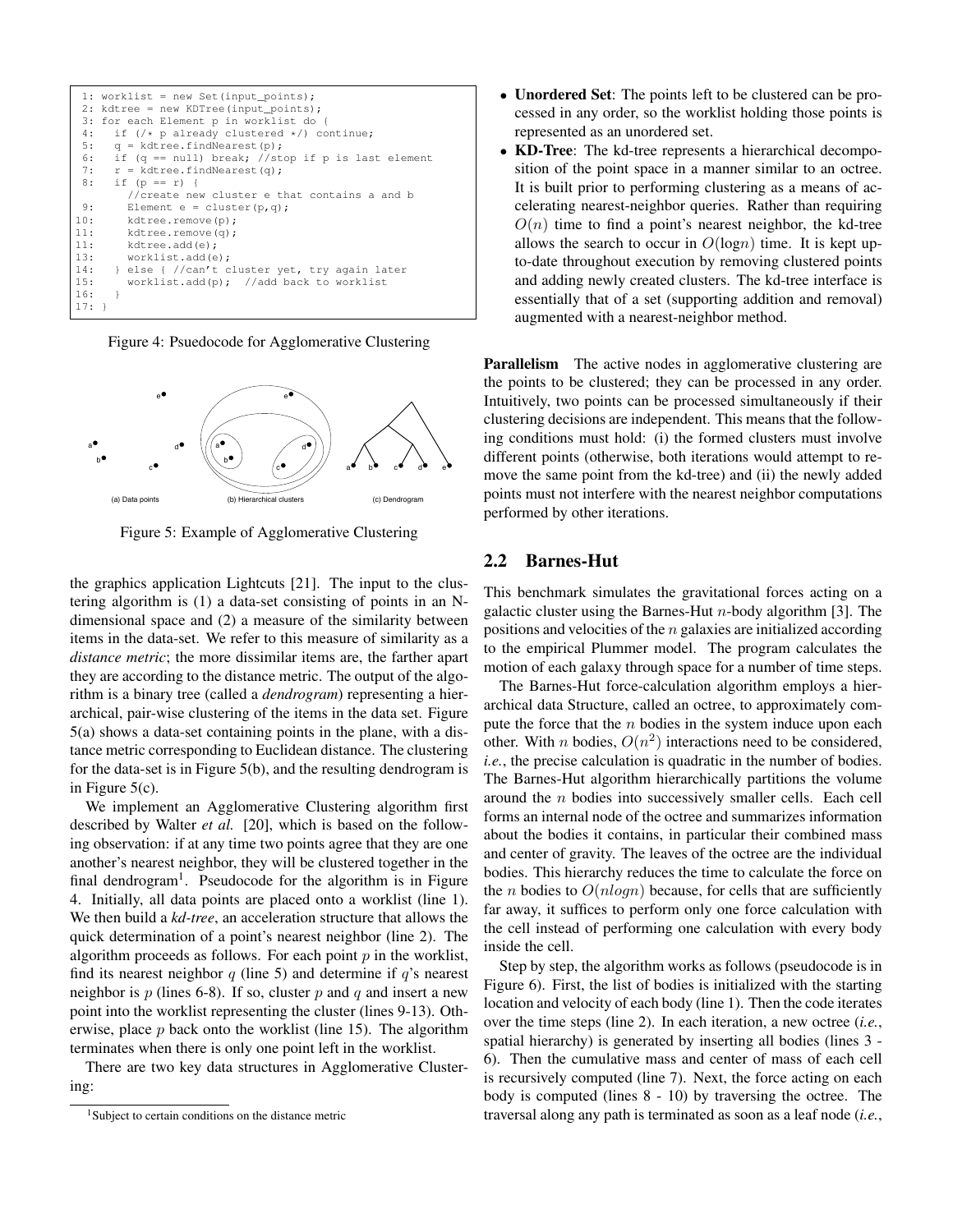```
1: List bodylist = ...
 2: foreach timestep do {
3: Octree octree;
 4: foreach Body b in bodylist {
5: octree.Insert(b);
 6: \qquad \}7: octree.SummarizeSubtrees();
 8: foreach Body b in bodylist {
 9: b.ComputeForce(octree);
10: }
11: foreach Body b in bodylist {
12: b.Advance();
13:14: }
```
Figure 6: Pseudocode for Barnes-Hut

a body) or an internal node (i.e., a cell) that is far enough away is encountered. Finally, each body's position and velocity are updated based on the computed force (lines 11 - 13).

There are two key data structures in Barnes-Hut:

- Unordered list: The bodies are stored in an unordered list, as they can be processed in any order.
- Octree: The spatial hierarchy is represented by an octree (the 3-dimensional equivalent of a binary tree), where each node has up to eight children. The leaves of the octree correspond to individual bodies whereas the internal nodes represent cells that contain multiple spatially nearby bodies. This data structure supports the insertion of bodies and recursive traversal.

Parallelism While many phases of Barnes-Hut can be parallelized (including building the octree and calculating the summary information), we focus on parallelizing the forcecomputation step, which consumes the vast majority of the runtime. The active nodes in this step are the bodies. Calculating the force on each body requires reading some portion of the octree, so the accessed nodes and edges form the body's neighborhood. However, because these accesses are read-only, the bodies can be processed in any order, and in parallel, provided that a body does not update its position and velocity until all force computations are complete.

### 2.3 Delaunay Mesh Refinement

This benchmark is an implementation of the algorithm described by Kulkarni *et al.* [13]. It is the algorithm discussed in Section 1. The application produces a guaranteed quality Delaunay mesh, which is a Delaunay triangulation with the additional quality constraint that no angle in the mesh be less than 30 degrees. The benchmark takes as input an unrefined Delaunay triangulation and produces a new mesh that satisfies the quality constraint.

The algorithm is initialized with a worklist of all the triangles in the input mesh that do not meet the quality constraints, called "bad" triangles. In each step, the refinement procedure (i) picks a bad triangle from the worklist, (ii) collects the affected triangles in the neighborhood of that bad triangle (called the *cavity*, shown in grey in Figure  $2(a)$ ), and (iii) re-triangulates the cavity (creating the new grey triangles in Figure 2(b)). If this re-triangulation creates new badly-shaped triangles in the cavity, these are processed as well until all bad triangles have been eliminated from the mesh. The order in which the bad triangles are processed is irrelevant—all orders lead to a valid refined mesh.

In more detail, the algorithm proceeds as follows (pseudocode is provided in Figure 3). After reading in the input mesh (line 1), a worklist is initialized with the bad triangles in the mesh (line 2). For each bad triangle, a cavity is created (line 4) and expanded to encompass the neighboring triangles (line 5). The algorithm then determines the new triangles that should be created (line 6) and updates the original mesh by removing the old triangles and adding the new triangles (line 7). Recall that the order of processing is irrelevant in this algorithm, so the *foreach* in line 3 iterates over an unordered set.

There are two key data structures used in Delaunay Mesh Refinement:

- Unordered Set: The worklist used to hold the bad triangles is represented as an unordered set as the triangles can be processed in any order.
- Graph: The mesh is represented as a graph. Triangles in the mesh are represented as nodes in the graph, and triangle adjacency is represented by edges between nodes. The data structure supports the addition and removal of nodes and edges, membership tests for nodes and edges, and a method that returns the neighbors of a given node (this is used during cavity expansion).

Parallelism As discussed in Section 1, the active nodes in Delaunay Mesh Refinement are the bad triangles; the algorithm can be parallelized by processing multiple bad triangles simultaneously. Because the neighborhood of a bad triangle is its cavity, this may result in significant parallelism if the triangles are far enough apart so that their cavities do not overlap (as in Figure 2, where all of the bad triangles can be processed in parallel).

### 2.4 Delaunay Triangulation

This benchmark produces a Delaunay Triangulation given a set of points. It implements the algorithm proposed by Guibas *et al.* [11]. The algorithm produces a 2D Delaunay mesh given a set of points in a plane. It can be used to generate inputs for Delaunay mesh refinement.

The algorithm proceeds as follows. A worklist is initialized with the points to be inserted, and the mesh is initialized with a single, large triangle encompassing all the points. In each step, the triangulation procedure (i) picks a new point from the worklist; (ii) determines which triangle contains the point; (iii) splits this triangle into three new triangles that share the point; and (iv) re-triangulates the neighborhood. The order in which the points are processed is irrelevant—all orders lead to the same valid Delaunay mesh.

In more detail, the algorithm proceeds as follows (pseudocode is provided in Figure 7). After initializing the mesh with one sur-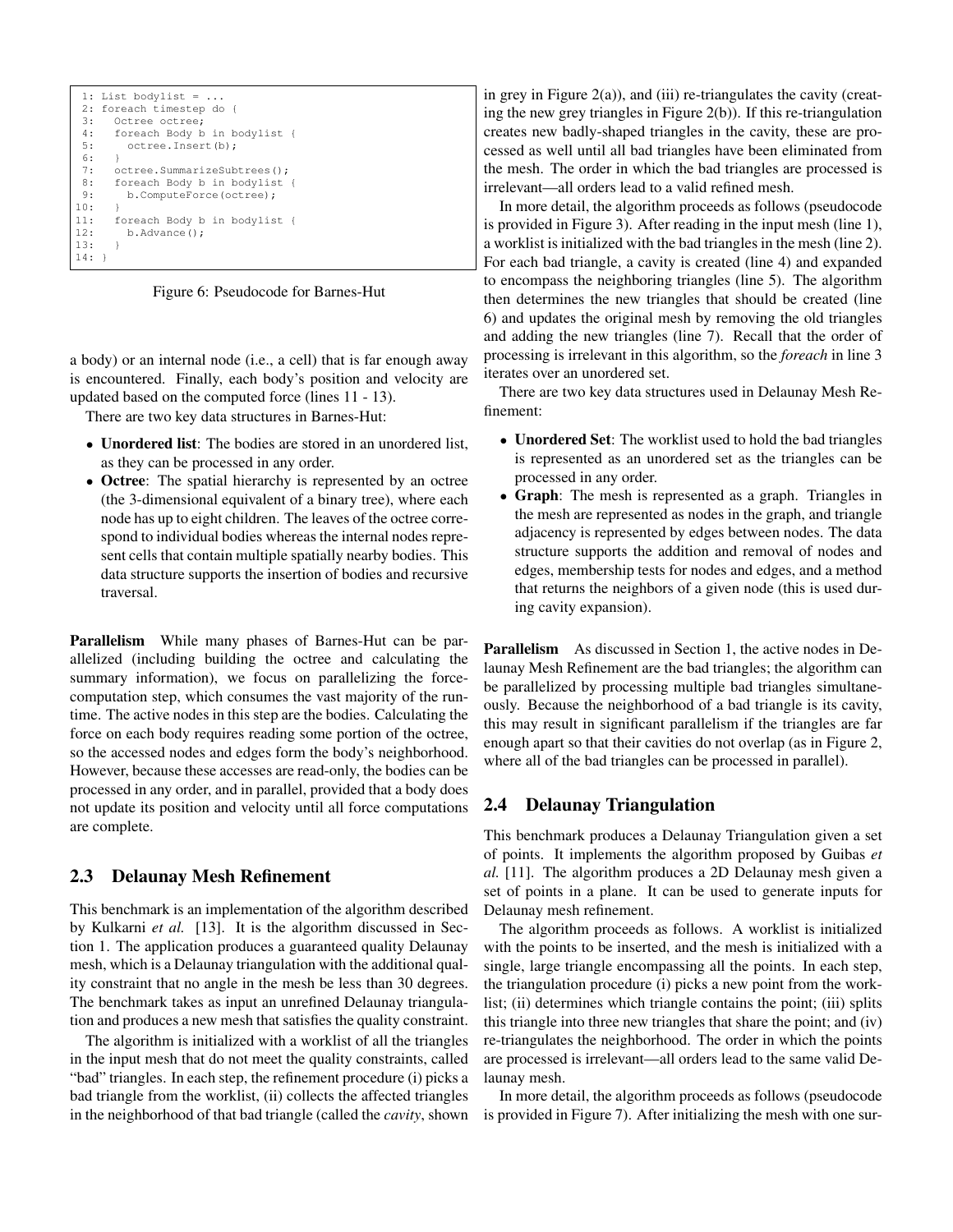```
1: Mesh m = /* initialize with one
            surrounding triangle */
 2: Set<Point> points = /* read
                points to insert */
 3: Worklist wl;
 4: wl.add(points);
 5: foreach Point p in wl {
 6: Triangle t = m. surrounding (p);
 7: Triangle newSplit[3] =
             m.splitTriangle(t, p);
8: Worklist wl2;
 9: wl2.add(edges(newSplit));
10: for each Edge e in wl2 {
11: if (!isDelaunay(e)) {
12: Triangle newFlipped[2] =
                    m.flipEdge(e);
13: wl2.add(edges(newFlipped))
14:15: }
16: }
```
Figure 7: Pseudocode for Delaunay Triangulation

rounding triangle (line 1), a worklist is initialized with the set of input points (lines 2-4). For each point *p* in the worklist (line 5), the triangle  $t$  that contains  $p$  is retrieved (line 6). Then  $t$  is split into three new triangles such that they share the point  $p$  (line 7). Because these new triangles may not satisfy the Delaunay property, a procedure called *edge flipping* is applied to restore the Delaunay property (lines 9-15); If any edge of the newly created triangles is non-Delaunay, the edge is flipped, removing the two non-Delaunay triangles and replacing them with two new triangles (line 12). The edges of these newly created triangles are examined in turn (line 13). Thus, at the end of each iteration of the outer loop, the resulting mesh is once again a Delaunay mesh. Recall that the order of processing is irrelevant in this algorithm, so the *foreach* in line 5 iterates over an unordered set.

There are three key data structures used in Delaunay Triangulation:

- Unordered Set: The worklist used to hold the 2D points is represented as an unordered set, as the points can be inserted in any order.
- Graph: The mesh is represented as a graph, as in Delaunay refinement.
- History DAG: To efficiently locate the triangle containing a given point, a data structure called *history DAG* is used, which behaves like a ternary search tree. After each step of the algorithm, the leaves represent the triangles in the current mesh. Splitting a triangle (line 9) adds three children to the data structure corresponding to the three newly created triangles. When an edge is flipped (line 12), the two new triangles are children of both old triangles, so the data structure is a DAG in general, rather than a tree. With this structure finding the triangle containing a point is equivalent to traversing the history DAG from the root to the corresponding leaf. The data structure supports the addition and removal of nodes and membership tests for nodes.

Parallelism The active nodes in Delaunay Triangulation are the points to be inserted into the mesh, which can be processed in any order. Processing a point requires splitting a triangle and

```
1: FactorGraph f = /* read initial formula */<br>2: wl.put(f.clausesAndVariables());
2: wl.put(f.clausesAndVariables());<br>3: foreach Node n in wl {
       foreach Node n in wl {
4: if (\frac{\times}{\tan \theta}) or number of variables is small*/) {<br>5: break;
          5: break;
6: 7:7: if (n.isVariable()) {<br>8: n.updateVariable();
8: n.updateVariable();<br>9: if \left(\frac{1}{2} n + 1\right) is frozen
9: if \frac{1}{2} if \frac{1}{2} is frozen \frac{x}{2} {<br>10: /* remove n from grap
10: /* remove n from graph */<br>11: continue;
                          continue;
12: } else {<br>13: } n.upda
                        n.updateClause();
14:15: wl.add(n);<br>16: }
16:
```
Figure 8: Pseudocode for Survey Propagation

then flipping some set of edges; the affected triangles are in the point's neighborhood. Because these neighborhoods are typically small, connected regions of the mesh, significant parallelism can be achieved by inserting multiple points in parallel, provided the points affect triangles that are far apart in the mesh.

#### 2.5 Survey Propagation

Survey Propagation is a heuristic SAT-solver based on Bayesian inference [6]. The algorithm represents the Boolean formula as a *factor graph*, a bipartite graph with variables on one side and clauses on the other. An edge connects a variable to a clause if the variable participates in the clause. The edge is given a value of -1 if the literal in the clause is negated, and +1 otherwise. The general strategy of SP is to iteratively update each variable with the likelihood that it should be assigned a truth value of true or false.

Pseudocode is given in Figure 8. The worklist for Survey Propagation consists of all nodes (both variables and clauses) in the graph. At each step, Survey Propagation chooses a node at random and processes it. To process a node, the algorithm updates the value of the node based on the values of its neighbors. After a number of updates, the value for a variable may become "frozen" (*i.e.*, set to true or false). At that point, the variable is removed from the graph. If a node is not frozen, it is returned to the worklist to be processed again. As the algorithm progresses and variables become frozen, the graph begins to shrink. Note that although the algorithm chooses variables to update at random, the algorithm is nonetheless highly order dependent: different orders of processing will lead to variables becoming frozen at different times.

The termination condition for Survey Propagation is fairly complex: when the number of variables is small enough, the Survey Propagation iterations are terminated, and the remaining problem is solved using a local heuristic such as WalkSAT. Alternatively, if there is no progress after some number of iterations, the algorithm may just give up.

There are two key data structures in Survey Propagation:

• Unordered Set: Because the algorithm is based on iteratively updating the values of variables chosen at random, the worklist can be represented as an unordered set. There are no ordering constraints on the processing the elements of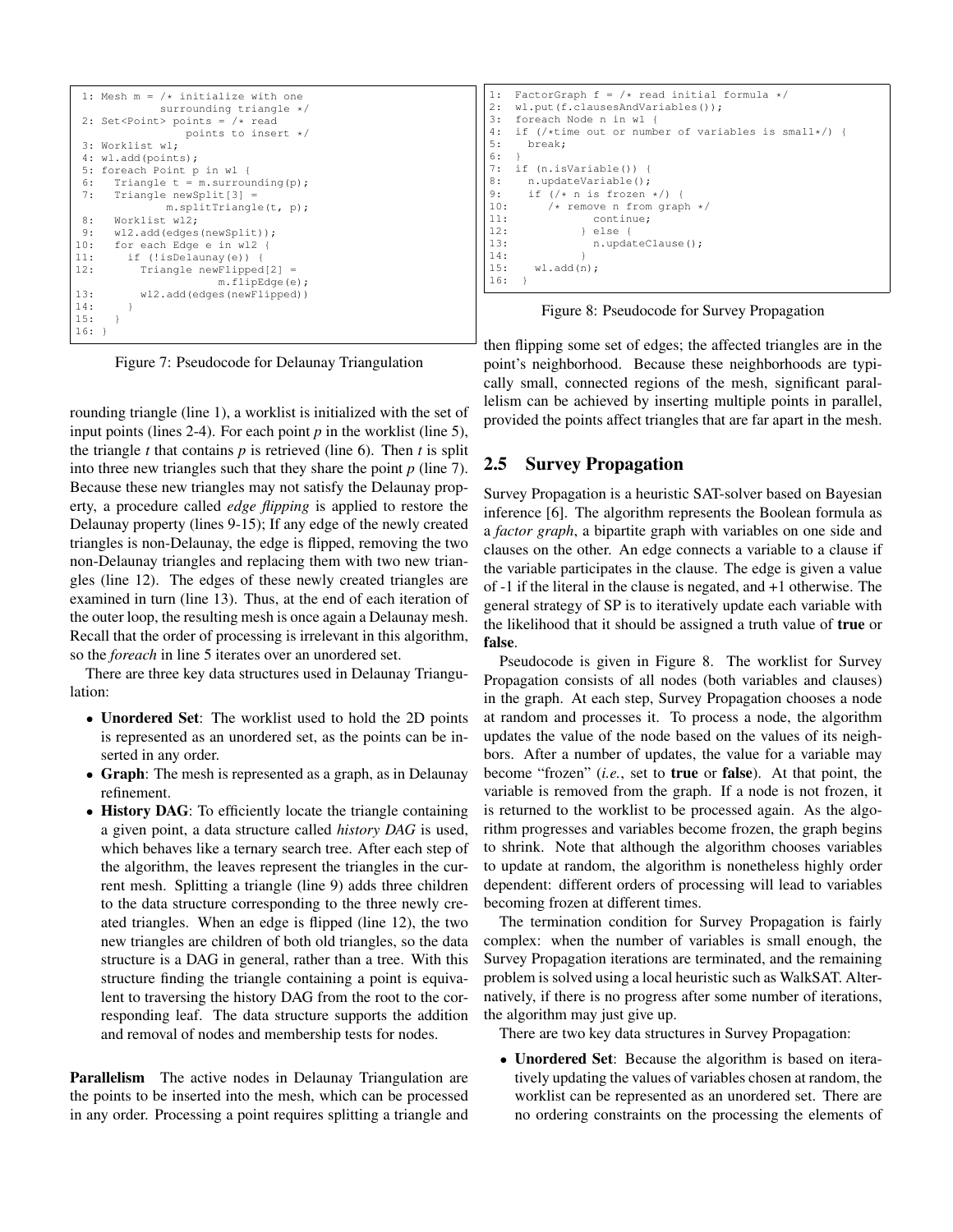the worklist (although, as discussed above, different orders of processing may lead to different algorithmic behavior).

• Factor Graph: The bipartite graph representing the boolean formula.

**Parallelism** The active nodes in Survey Propagation are the clauses and variables of the factor graph; in other words, every node in the graph is an active node, and they can be processed in any order. Because processing a node requires reading its neighbors, two nodes can be processed in parallel as long as they are not neighbors. If a variable node needs to be removed from the graph because it is frozen, this restriction becomes a little tighter. Because removing a variable from the factor graph requires updating the edge information at the neighboring clause nodes, an iteration that removes a variable cannot occur concurrently with an iteration that reads *or* writes one of the neighboring clauses.

# 3 Evaluation Methodology

First, we studied each algorithm to determine how much *potential* for parallelism it has. To do this, we used a profiling tool called ParaMeter [12], which estimates the amount of *available parallelism* in an algorithm with amorphous data-parallelism. Details on ParaMeter and the results from profiling our applications are presented in Section 4.1.

To determine whether amorphous data-parallelism can be exploited to speed up program execution, we used the Galois system [13] to produce a parallel version of each application. We measured the performance with various numbers of threads on the following three systems.

- The UltraSPARC IV system is a Sun E25K server running SunOS 5.9. It contains sixteen CPU boards with four dualcore 1.05 GHz UltraSPARC IV processors. The 128 CPUs share 512 GB of main memory. Each core has a 64 kB four-way set-associative L1 data cache and a unified 8 MB L2 cache.
- The Xeon X7350 system is a SuperMicro SuperServer-8045C-3R running Linux 2.6.22. It contains four CPU modules with four-core 2.93 GHz Intel Xeon X7350 x86 64 processors. The 16 CPUs share 48 GB of main memory. Each core has a 32 kB L1 data cache and shares a unified 4 MB L2 cache with one other core.
- The UltraSPARC T1 system is a Sun-Fire-T200 server running SunOS 5.10. It contains an eight-core 1.2 GHz UltraSPARC T1 "Niagara" processor. The cores are four-way multithreaded. The 32 virtual CPUs share 16 GB of main memory. Each core has an 8 kB four-way set-associative L1 data cache and all cores share a unified 3 MB L2 cache.

We compiled the parallel code with Sun's Java compiler version 1.6.0 and ran it on the HotSpot 64-bit server virtual machine on each platform. Because HotSpot dynamically compiles frequently executed bytecode into native machine code, we repeat each experiment nine times in the same VM and report results for the fastest run. We use a 400 GB heap on the UltraSPARC IV, a 40 GB heap on the Xeon X7350, and a 15 GB heap on the UltraSPARC T1. To minimize the interference by the garbage collector, we force a full-heap garbage collection before executing the measured code section.

All measurements, other than memory footprints, are obtained through source-code instrumentation; that is, we read the timer (and the CPU performance counters where applicable) before and after the measured code section, compute the difference, and write the result to the standard output. We use the Java Native Interface and C code we wrote to access the performance counters on the UltraSPARC IV system. Note that the performance counters only capture events in user mode.

To approximate the memory footprints of our applications, we determined the minimum heap size for which the program would complete when run using the HotSpot 64-bit virtual machine. Because each program uses its maximum amount of memory during the parallelized section, this approach suffices to find the memory footprint of the parallel code.

We ran each benchmark with three random inputs. Note that we only measure the core of each application and omit, for example, initialization (reading in or generating the input) and finalization code. In all cases, the omitted code represents no more than a few percent of the total sequential runtime.

- Agglomerative Clustering The small input contains 500,000, the middle input 1,000,000, and the large input 2,000,000 numbers. We measure the clustering code but exclude building the kd-tree.
- Barnes-Hut The small input contains 65,000, the middle input 110,000, and the large input 220,000 bodies. The bodies' positions and velocities are initialized according to the empirical Plummer model. We only measure the force calculation code. Building the octree is excluded from our measurements.
- Delaunay Mesh Refinement The small input contains 100,770 triangles of which 47,768 are initially bad, the middle input has 219,998 triangles of which 104,229 are initially bad, and the large input consists of 549,998 triangles of which 261,100 are initially bad. We only measure the refinement algorithm. Building the initial graph and partitioning it are excluded from our measurements.
- Delaunay Triangulation The small input contains 20,000, the middle input 40,000, and the large input 80,000 points.
- Survey Propagation The small input is a Boolean formula in conjunctive normal form with three literals per clause and a total of 250 variables and 1050 clauses, the medium input contains 350 variables and 1470 clauses, and the large input contains 500 variables and 2100 clauses.

## 4 Workload Characterization

### 4.1 Available Parallelism

A commonality among several of the worklist algorithms we have described is that, while the potential for parallelism exists, the pattern of dependences between individual iterations of the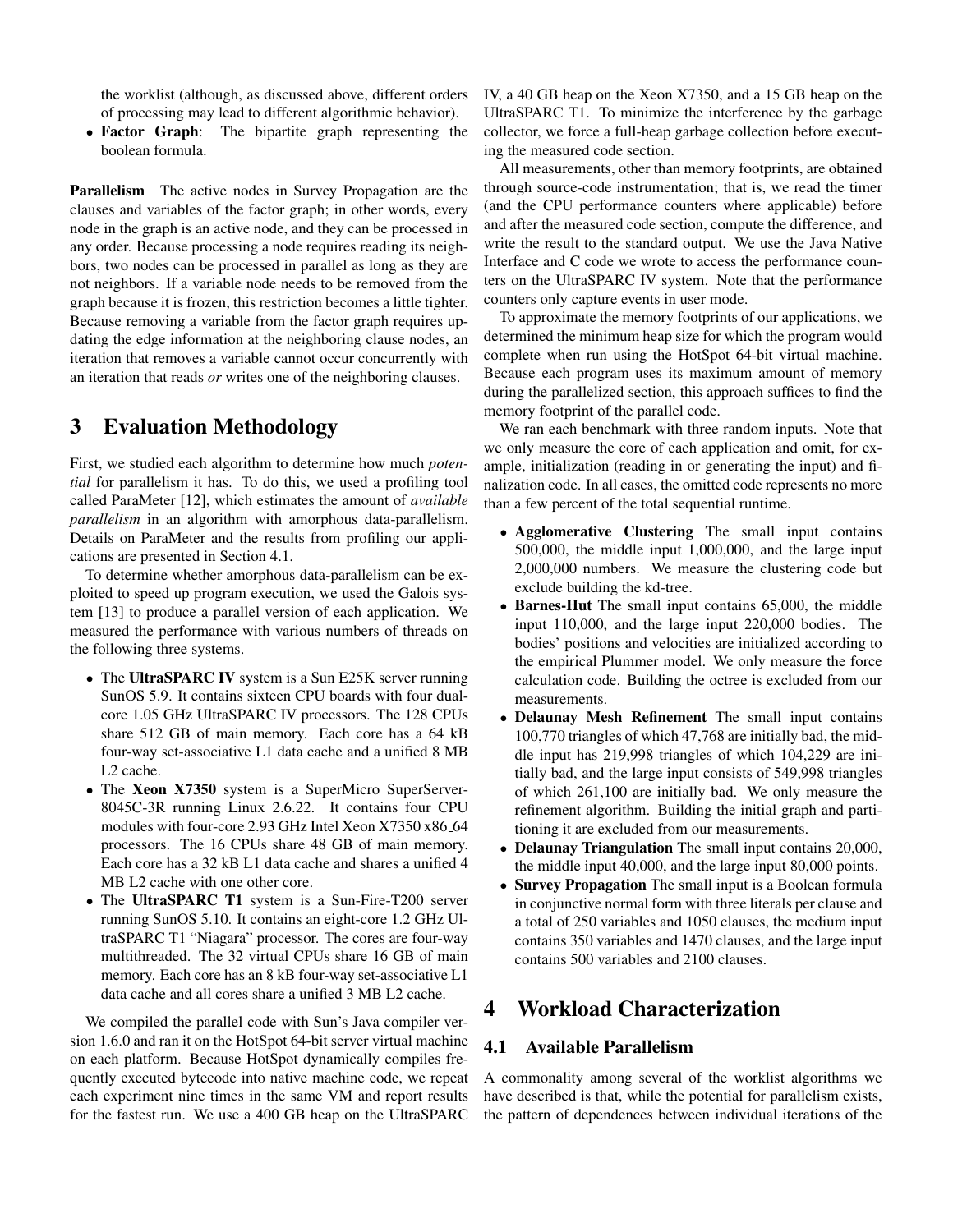algorithm are quite complex. For example, in Delaunay Triangulation, it is apparent that it should be possible to insert multiple points into the mesh simultaneously, provided they affect different regions of the mesh. However, determining whether two points are, indeed, independent is non-trivial and dependent on the current state of the computation as well as the two points in question.

Due to the nature of these complex dependencies, it is not always clear that there is, in fact, any parallelism to be exploited in irregular applications such as the ones we have presented. To determine how much parallelism actually exists in our applications, we applied a profiling tool called ParaMeter [12] to our benchmark applications.

The goal of ParaMeter is to estimate an upper bound on the amount of exploitable parallelism in algorithms exhibiting amorphous data-parallelism. It does so by simulating execution of the application on a system with an infinite number of processors. The tool divides the execution of the algorithm into a series of discrete computation steps. In each step, the worklist is examined and a maximally independent set of iterations is executed. That is, in each step, a set of iterations that can safely be executed in parallel is chosen and executed. Iterations are deemed independent if they do not conflict *algorithmically*, regardless of any dependences due to specific data structure implementations or conflicts due to parallelization run-time systems such as the Galois system [13] or Transactional Memory [14]. In other words, the parallelism found by ParaMeter is an intrinsic property of the algorithm.

ParaMeter generates *parallelism profiles* and *parallelism intensity* plots. A parallelism profile shows the amount of parallel work available in each computation step of an algorithm; it makes clear how the amount of available parallelism changes throughout the execution of an application. Parallelism profiles show the absolute amount of parallelism available at any point in time. However, while low available parallelism may be a result of too many conflicts between iterations, it may also be a product of too little work to do. Parallelism intensity addresses this by expressing the amount of parallel work as a percentage of the total amount of work available to be executed. Thus, a low parallel intensity means that most of the work in the worklist cannot safely be executed in parallel, while a high intensity means that most of the work in the worklist is independent.

We applied ParaMeter to our suite of applications, examining both the available parallelism and the parallelism intensity across the three input sizes for each application. The results of these profiling runs can be seen in Figures 9(a) through 9(d).

Agglomerative Clustering Agglomerative Clustering is, at its heart, a bottom-up tree-building algorithm. We note that the tree can be built level-by-level in parallel: all the leaves can be clustered simultaneously, then the second-to-last level, and so forth. The amount of parallelism is thus proportional to the number of nodes at each level of the tree. Intuitively, building a bushy tree will allow more parallelism than building a skinny tree.

Because the points in our Agglomerative Clustering inputs are

randomly generated, we expect relatively bushy trees, and hence a pattern of parallelism that begins high and rapidly decreases as computation progresses. This is precisely the behavior we see in the parallelism profiles of Figure 9(a). Further, as the computation progresses, we see that the parallelism intensity (shown in Figure 9(b)) decreases as well, until the end of the computation, when there is little work in the worklist. If we were building a complete, balanced binary tree, we would expect the intensity to remain constant: at each step, all of the points in the worklist could be clustered. This would result in an intensity of 50%, as for each pair of points, only one could complete successfully. Our results are lower than that as the inputs do not lead to such a tree. Finally, we note that, as we increase the input size, the amount of parallelism scales roughly linearly.

Barnes-Hut The parallelized portion of Barnes-Hut, the force calculation code, is embarrassingly parallel; there are no conflicts between any of the iterations in the worklist. As a result, the parallelism profile and parallelism intensity plot for the application are uninteresting. All the iterations can be safely executed in parallel in a single computation step, and the parallelism intensity is 100% for that step. This is true for all input sizes.

Delaunay Mesh Refinement In the abstract, Delaunay Mesh Refinement is a graph refinement code. The current mesh is represented as a graph, with nodes of the graph representing triangles in the mesh and edges between nodes representing triangle adjacency. When processing a bad triangle, the cavity formed is a small, connected set of triangles, which is a subgraph of the overall graph. The retriangulated cavity is another subgraph, containing more nodes than the subgraph it is replacing, and hence the graph becomes larger. As the graph becomes bigger, the likelihood of two cavities overlapping decreases, so we would expect the available parallelism and parallelism intensity to increase.

We see that the parallelism profiles for Delaunay Mesh Refinement (the top graphs in Figure 9(b)) behave largely as expected: we start out with a significant amount of parallelism; as the graph becomes larger, the amount of parallelism increases, until it begins to drop as the algorithm runs out of work to do. The parallelism intensity plots (the bottom graphs in Figure 9(b)) show the expected increase in intensity. However, even though the graph continues to get bigger throughout execution, by the middle portion of the computation, the intensity stops increasing. This runs contrary to our expectation of increasing parallelism as the graph grows. This is because parallelism intensity increases as the graph grows larger *only if the work is uniformly distributed through the graph*. Initially, bad triangles are uniformly distributed through the mesh, so the intensity increases as the mesh becomes larger and more computations become independent. Eventually, however, the majority of the work in the worklist is from bad triangles created by retriangulation—in other words, newly created work. This work, rather than being uniformly distributed, is created at the site of retriangulations. Suppose retriangulating a cavity produces, on average, two new bad triangles. No matter how large the graph is, those two bad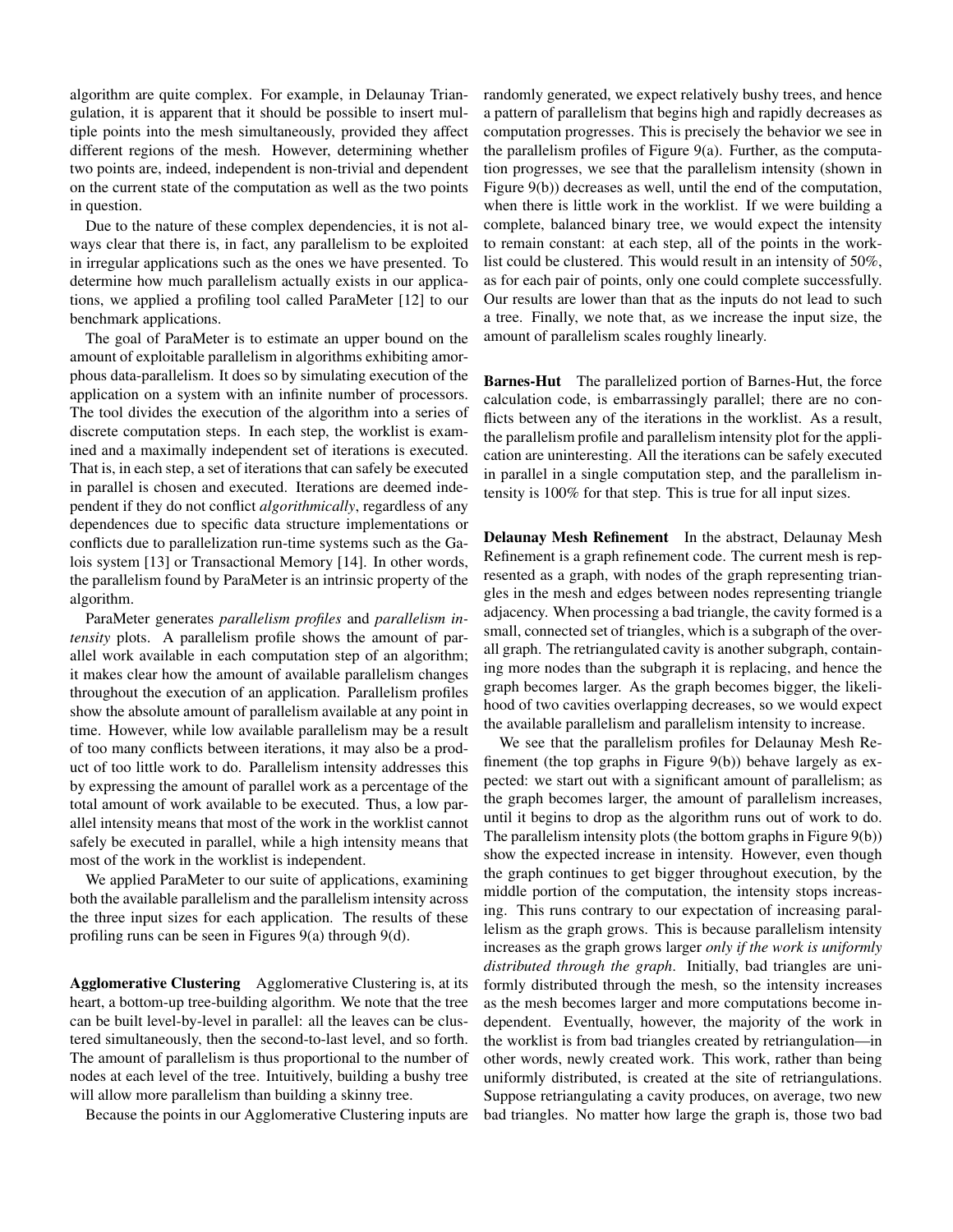

Figure 9: Parallelism profiles and parallelism intensity for three input sizes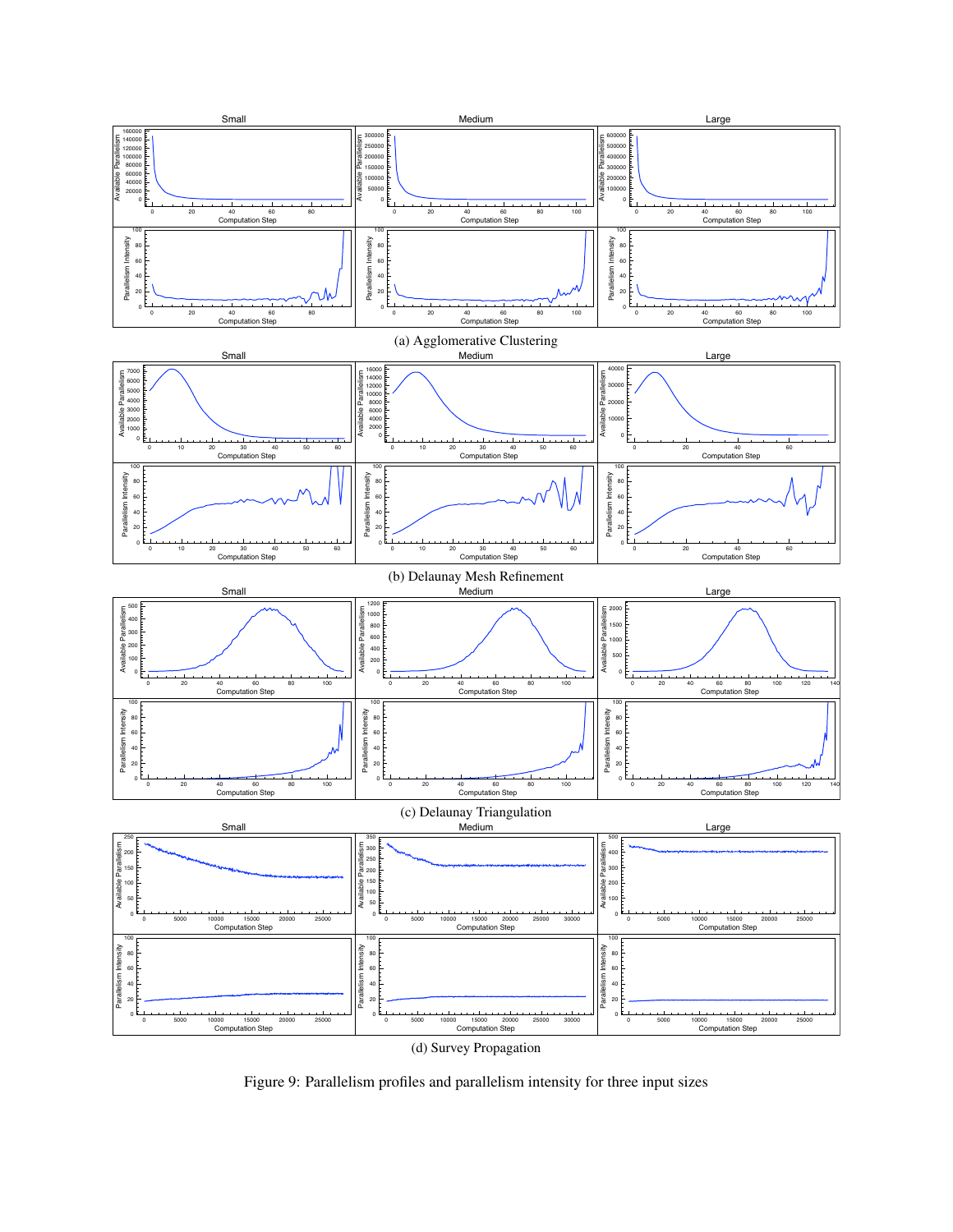triangles are necessarily near each other, and are therefore likely to conflict with one another. Thus, in the steady state, where all work is newly created work, we would expect a parallelism intensity of roughly 50%, which happens to be close to what we observe. Finally, we see that as the input size increases, the pattern of parallelism is identical, but the amount of parallelism scales with the input.

Delaunay Triangulation Delaunay Triangulation is also a graph refinement code. Point insertion removes a subgraph from the graph (representing the triangle that will be split, as well as any triangles affected by edge-flipping actions) and replaces it with a larger subgraph (the three triangles formed as the result of the splitting, as well as the triangles created after edge-flipping). We thus expect a behavior similar to that of Delaunay Mesh Refinement. This is borne out by the parallelism profile seen in the top set of graphs in Figure 9(c), which exhibits the same bell shape as the profiles of Delaunay Mesh Refinement. Unlike in mesh refinement, at the beginning of the computation, there is effectively no parallelism. This is because the initial mesh is very small, consisting of a single triangle. The parallelism intensity plots also look similar to those of mesh refinement. However, because the work for triangulation is uniformly distributed, we see that the parallelism intensity increases throughout execution. As in the case of mesh refinement, the amount of parallelism increases as the input size increases.

Survey Propagation Each iteration of Survey Propagation touches a single node in the factor graph, and a small neighborhood around that node; iterations conflict with one another if those neighborhoods overlap. The structure of the graph is largely constant, except for occasionally removing a node. Thus, we would expect the available parallelism to reflect the connectivity of the graph, and remain roughly constant, dropping as nodes are removed from the graph. This is what we observe in the parallelism profiles shown in Figure 9(d). Note that unlike the other applications we have examined, Survey Propagation terminates before the worklist is empty.

Parallelism intensity, interestingly, *increases* slightly as nodes are removed from the graph, as seen in Figure 9(d). This is because removing nodes from the factor graph serves to reduce the connectivity of the graph, making it less likely that two iterations will conflict. Unsurprisingly, the amount of parallelism is correlated with the input size, increasing roughly linearly.

### 4.2 Exploiting Amorphous Data-Parallelism

To ascertain that the amorphous data-parallelism identified in the previous subsection can, in fact, be exploited, we wrote Galois versions of our applications and measured their performance on three platforms. Figure 10 shows the results. The five rows of panels correspond to the five applications and the three columns correspond to the three platforms. Each panel contains three graphs representing the three inputs. The x-axis in each panel lists the number of threads and the y-axis shows the speedup of the Galoised code over our sequential implementation of the same algorithm. The sequential codes do not include any locking, threading, conflict detection, or undo-information-recording overhead. The absolute runtimes of the sequential programs are presented in the next subsection.

We observe that all five applications achieve at least a 15x speedup on one of their inputs. Survey Propagation scales the least but also has the smallest amount of available parallelism. It is the only application that does not achieve a speedup over sequential with two threads. The remaining four applications scale well and achieve over 50% parallel efficiency up to 16 threads on the UltraSPARC IV system.

Almost all program and input combinations result in worse performance with 128 threads than with 64 threads. We performed a detailed investigation of the causes for this behavior on Delaunay Refinement [7] and identified two main culprits. The first is inter-board communication, which is high for large numbers of threads. Recall that this machine comprises sixteen boards with eight processors each. Hence, threads that execute on different boards have to communicate via much slower channels than threads that are collocated on the same CPU board. The second culprit is load imbalance. Above eight threads, the imbalance starts to become significant, and for 128 threads on average over half of the time the threads are idling with all three inputs. The load imbalance grows with the number of threads because more threads result in less work per thread, increasing the likelihood of imbalance problems. Clearly, the Galois system should be augmented with a load balancer and should attempt to allocate worker threads that communicate to nearby CPUs.

In most instances, especially Barnes-Hut and Delaunay Triangulation but also Agglomerative Clustering and Survey Propagation, larger inputs result in higher speedups. This observation is in line with the results from the previous subsection and probably means that even larger inputs would result in even higher parallel speedups. Only Delaunay Refinement does not follow this trend. We surmise that this is because better load balancing and increased parallelism are the "low-hanging fruit" that allow larger problem sizes to exhibit improved scalability. The former factor aids Barnes-Hut, while the latter factor aids Delaunay Triangulation. In contrast, Delaunay Refinement already has significant parallelism with the small input, and load balancing may not improve as the input size increases.

Comparing the speedup with 16 threads on the different systems, we find that Agglomerative Clustering scales much better on the UltraSPARC IV than on the other platforms. Barnes Hut scales similarly well on each platform. It is trivially parallelizable and reaches a speedup of about 14x with 16 threads. Delaunay Refinement does much better on the two UltraSPARC machines than on the Xeon system. Similarly, Delaunay Triangulation scales best on the UltraSPARC T1 and worst on the Xeon. We believe the reason for this behavior is the large number of stores and data-cache write misses of the two Delaunay codes (see next section), which cause a lot of coherence traffic that affects the Xeon system more than the other two systems. Nevertheless, in absolute terms, the Xeon system is typically the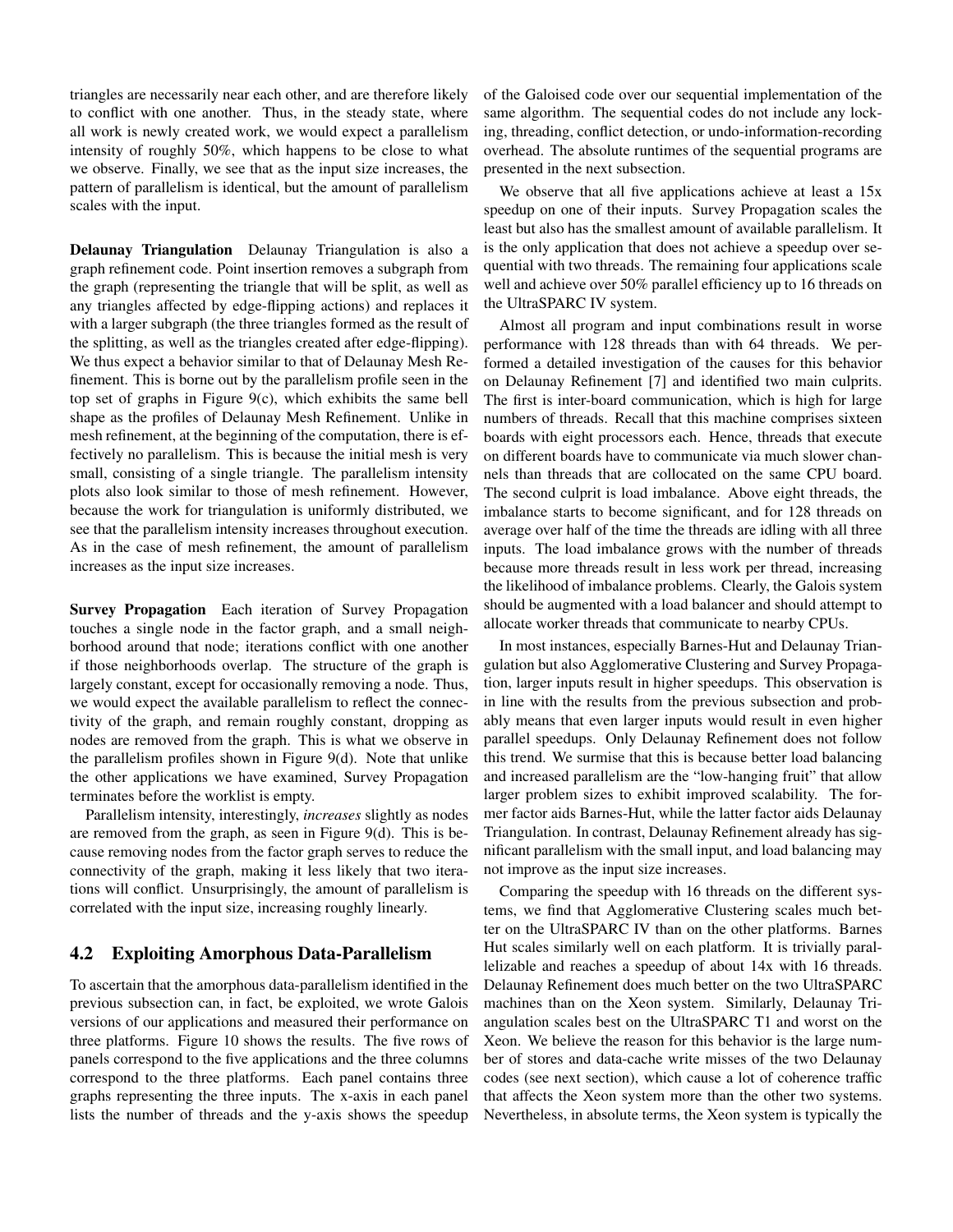

Figure 10: Speedup over sequential code (y-axis) of the 5 benchmarks on the 3 architectures for different numbers of threads (x-axis)

|                        | iterations | sequential runtime [s] on |      |                        | min. heap CPI |          | instructions                          | mem. acc. |                   |           |          |          |          | loads per stores per 1.1d miss load miss store miss % of instructions that are |      |        |
|------------------------|------------|---------------------------|------|------------------------|---------------|----------|---------------------------------------|-----------|-------------------|-----------|----------|----------|----------|--------------------------------------------------------------------------------|------|--------|
|                        |            |                           |      | SPARC IV Xeon SPARC T1 | size [MB]     |          | per iteration per iteration iteration |           |                   | iteration | rate (%) | rate (%) | rate (%) | mem. acc. loads                                                                |      | stores |
| Agglom.<br>Clustering  | 499.999    | 54.6                      | 8.3  | 420.6                  |               | 261 1.82 | 63,825.8                              | 13.028.2  | 11,958.3          | 1,069.9   | 7.0      | 1.5      | 68.7     | 20.4                                                                           | 18.7 | 1.7    |
|                        | 999,999    | 114.8                     | 17.2 | 857.2                  |               | 519 1.81 | 66.248.2                              | 13.447.2  | 12.350.5          | 1,096.7   | 7.0      | 1.5      | 69.2     | 20.3                                                                           | 18.6 | 1.7    |
|                        | 1,999,999  | 235.4                     | 33.9 | 1.748.1                | 1,039 1.89    |          | 67,920.4                              |           | 13.831.2 12.708.2 | 1,123.0   | 7.1      | 1.5      | 69.6     | 20.4                                                                           | 18.7 | 1.7    |
| <b>Barnes Hut</b>      | 65,000     | 22.5                      | 7.1  | 2,810.0                |               | 13 2.15  | 167,852.7                             | 41.884.3  | 34.528.6          | 7,355.7   | 13.3     | 10.3     | 27.3     | 25.0                                                                           | 20.6 | 4.4    |
|                        | 110,000    | 41.8                      | 12.9 | 5,157.7                |               | 21 2.20  | 182,194.8                             | 45.370.1  | 37.376.4          | 7,993.7   | 14.4     | 11.7     | 27.2     | 24.9                                                                           | 20.5 | 4.4    |
|                        | 220,000    | 92.0                      | 28.3 | 11,330.6               |               | 41 2.19  | 199,166.7                             | 49.789.0  | 40.982.9          | 8,806.1   | 14.1     | 11.3     | 27.1     | 25.0                                                                           | 20.6 | 4.4    |
| Delaunay<br>Refinement | 206,738    | 32.0                      | 6.1  | 231.7                  |               | 455 2.16 | 75,281.4                              | 23,464.3  | 14.408.9          | 9,055.4   | 31.8     | 6.3      | 72.5     | 31.2                                                                           | 19.1 | 12.0   |
|                        | 503,920    | 76.2                      | 15.4 | 545.6                  | 1,022 2.18    |          | 72,505.0                              | 22,729.4  | 13.985.0          | 8.744.4   | 31.8     | 6.3      | 72.5     | 31.3                                                                           | 19.3 | 12.1   |
|                        | 1,297,380  | 195.1                     | 43.1 | 1,390.8                | 2,545 2.24    |          | 72,747.1                              | 22,684.0  | 13,958.8          | 8,725.2   | 31.7     | 6.3      | 72.4     | 31.2                                                                           | 19.2 | 12.0   |
| Delaunay<br>Triangul.  | 20,000     | 13.2                      | 3.3  | 63.4                   |               | 238 2.73 | 240,953.1                             | 80.663.2  | 45.689.0          | 34.974.2  | 40.0     | 11.8     | 76.7     | 33.5                                                                           | 19.0 | 14.5   |
|                        | 40,000     | 29.2                      | 7.2  | 130.6                  |               | 483 2.82 | 267,690.5                             | 87.009.5  | 48.571.4          | 38.438.1  | 41.2     | 12.2     | 77.8     | 32.5                                                                           | 18.1 | 14.4   |
|                        | 80,000     | 60.0                      | 15.5 | 263.9                  |               | 927 2.99 | 262,952.4                             | 91,547.1  | 51,771.8          | 39,775.4  | 41.1     | 12.5     | 78.3     | 34.8                                                                           | 19.7 | 15.1   |
| Survey<br>Propag.      | 966.204    | 57.7                      | 13.4 | 103.8                  |               | 8 1.21   | 51.770.6                              | 14.263.3  | 12.925.7          | 1.337.6   | 4.6      | 2.2      | 27.8     | 27.6                                                                           | 25.0 | 2.6    |
|                        | 1,875,670  | 139.5                     | 25.6 | 245.5                  |               | 8 1.24   | 62.783.1                              | 10,048.7  | 8.741.2           | 1,307.5   | 7.2      | 3.7      | 30.2     | 16.0                                                                           | 13.9 | 2.1    |
|                        | 4,492,403  | 673.4 131.0               |      | 1,364.6                |               | 8 0.87   | 177,885.1                             | 42.016.7  | 40.610.8          | 1,405.8   | 2.1      | 1.1      | 29.3     | 23.6                                                                           | 22.8 | 0.8    |

Table 1: Information about the five benchmarks for the three inputs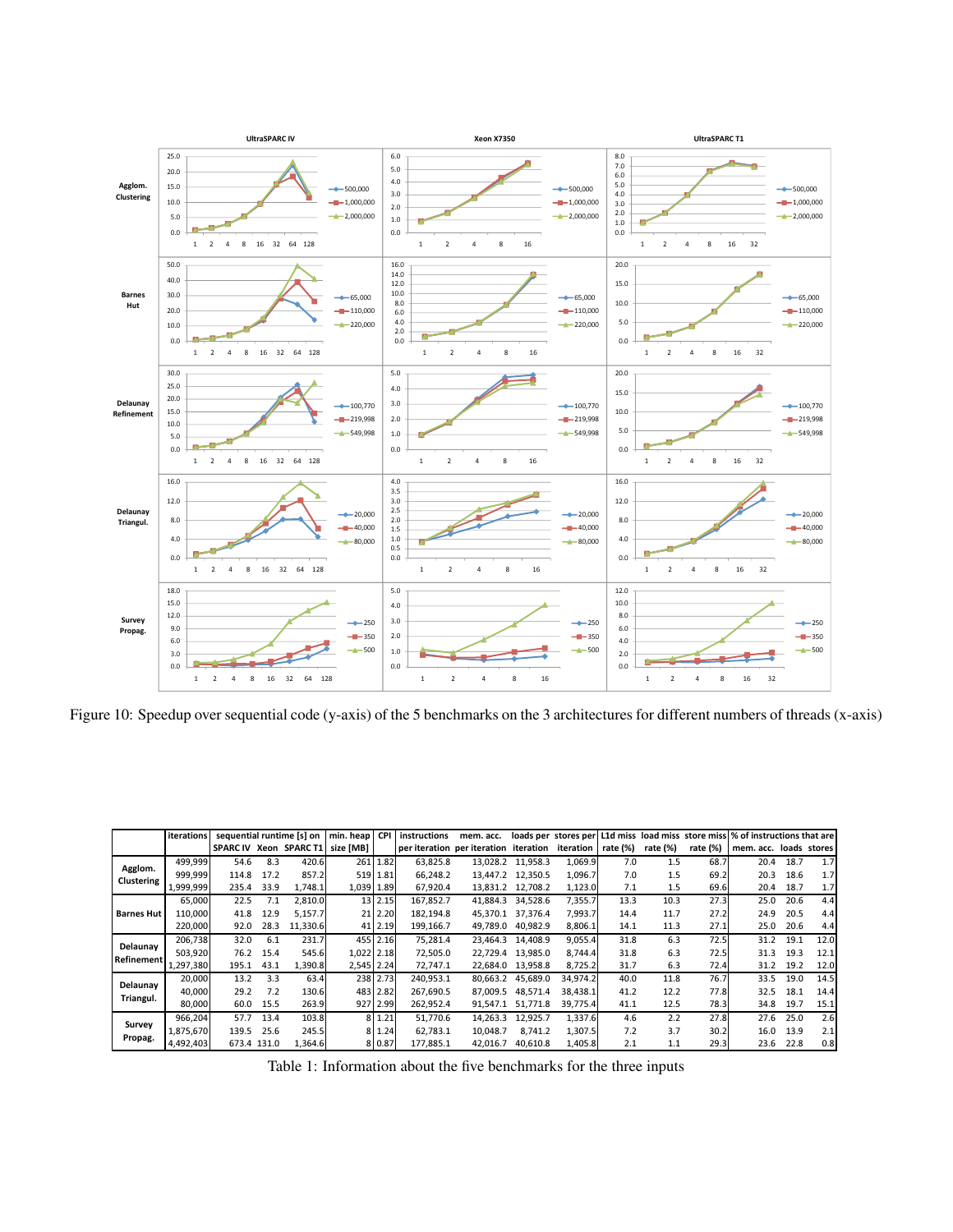fastest.

The performance anomaly in Delaunay Refinement with 64 threads is due to a very high CPI, which we believe is caused by unfortunate partitioning that results in an unusually large amount of communication.

#### 4.3 Program Characteristics

Table 1 provides information about the sequential versions of our benchmarks as it pertains to the UltraSPARC IV system (unless otherwise noted). For each program, it lists results for the small, middle, and large inputs from top to bottom. From left to right, the table presents information on the number of iterations in the loop that is the parallelization target, the runtimes on the three evaluation platforms, the smallest heap size necessary to run the applications, the average cycles per executed instruction (CPI), the average number of executed instructions, memory accesses (mem. acc.), loads, and stores per iteration, the L1 data-cache (L1d) miss rate, the load and store miss rates, and the fraction of executed instructions that access, read from, and write to memory.

The main observations are that, in all five applications, the average iteration executes several tens of thousands of instructions, including thousands of memory accesses. A substantial fraction of the memory accesses misses in the 64 kB four-way associative cache. These results indicate that L1-cache-based concurrency mechanisms such as TM may not be ideal for these programs.

The instruction mix contains between 20% and 35% memory accesses. Each application executes, on average, close to 20% loads. However, only the two Delaunay codes execute many stores (over 12% compared to under 4.5% for the other applications). For all programs except Barnes-Hut, most of the stores miss in the L1 cache. Part of the reason for the poor L1 d-cache performance on stores is the UltraSPARC IV's no-write-allocate policy. The load miss rates are much lower but still high for Barnes-Hut, Delaunay Triangulation, and, to a lesser degree, Delaunay Refinement. These three programs also suffer from high overall L1 miss rates, especially the two Delaunay codes. This is expected as they jump back and forth between processing different parts of the mesh. Because of the high cache miss rates, these three programs also have the highest CPIs. Nevertheless, the CPIs are not low for the remaining programs, either. In other words, the superscalar CPU is only able to execute one instruction per two to three cycles on average.

The total data size of these programs varies between 8 MB and 2.5 GB. Except for Survey Propagation, the heap sizes exceed common last-level cache sizes. Of the three systems, the Xeon is the fastest (probably because of its much higher clock frequency) and the UltraSPARC T1 the slowest (presumably because of its small caches).

## 5 Related Work

A number of recent papers have explored the characterization of parallel program behavior for emerging workloads. PARSEC [5]

is a suite of multithreaded applications targeted to shared memory multiprocessors. The suite focuses on a set of diverse emerging workloads that spans a number of domains (financial, data mining, data processing, computer vision, *etc.*) and parallelism models (data-parallel, pipeline parallel, and unstructured). The suite contains one unstructured parallel benchmark, *canneal*, that performs a simulated annealing search used in circuit placement. All presented results are simulated using a PIN [15] plugin that provides a cache model. A subset of these benchmarks is ported to the Thread Building Blocks library [9] and characterized on real hardware up to four cores and simulated up to 32. This characterization addresses mainly TBB overheads for dynamic management of parallelism.

The STAMP benchmark suite [16] is a set of codes intended to characterize transactional memory behavior. The codes in the suite are also intended to capture the parallel behavior of new emerging algorithms in domains such as data mining, search and classification. They use a variety of dynamic data structures such as lists, trees and graphs. The published characterization of these benchmarks is mainly focused on simulated transactional memory behavior and does not address the parallelization potential. In contrast, our study is a theoretical and practical characterization of irregular applications, quantifying the available parallelism, the memory behavior, and the scalability on different architectures.

Several other studies have characterized older parallel benchmark suites, including Perfect Club [4], SPLASH-2 [22], NAS Parallel Benchmarks [2], and SPEComp [1]. The codes in these benchmarks are almost exclusively characteristic of the scientific, high-performance computing domain of regular dense linear algebra. Many of these codes are no longer considered representative of the behavior of workloads on current machines. The Olden benchmarks [18] are small, hand-parallelized kernels that operate over irregular data structures. They are intended for program analysis research for finding structural invariants rather than for studying parallelism.

### 6 Conclusions

We have identified a type of parallelism, called amorphous dataparallelism, that arises naturally in iterative algorithms that operate over sparse-graph data structures. To study this style of parallelism better, we have begun to collect the Lonestar suite of real-world applications that exhibit amorphous data-parallelism, the first five of which are Agglomerative Clustering, Barnes-Hut, Delaunay Triangulation, Delaunay Refinement, and Survey Propagation. These applications span a range of domains, from simulation to data-mining to graphics.

We have studied these algorithms and determined that, despite the complex nature of their execution, there is significant parallelism available to be exploited, and this parallelism scales with the problem size. We have further shown that this potential parallelism can, indeed, be realized by a software parallelization system, achieving high speedups over sequential execution on a range of architectures. Finally, we examined the low-level char